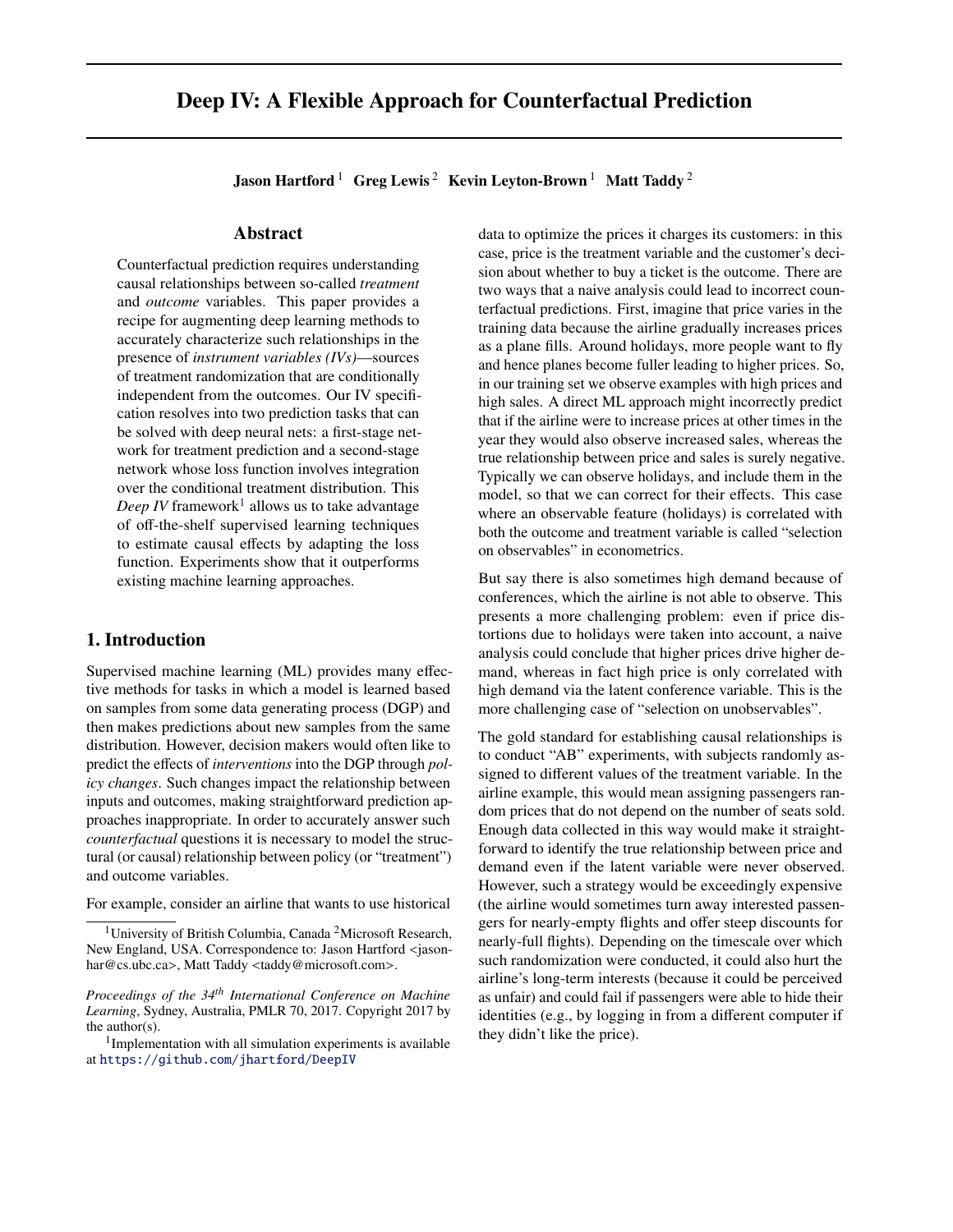<span id="page-1-0"></span>The alternative is to work with observational data, but doing so requires explicit assumptions about the causal structure of the DGP [\(Bottou et al.,](#page-8-0) [2013\)](#page-8-0). Most recent approaches to using machine learning methods such as trees [\(Wager & Athey,](#page-9-0) [2015;](#page-9-0) [Athey & Imbens,](#page-8-0) [2016\)](#page-8-0) and deep networks [\(Johans](#page-8-0)[son et al.,](#page-8-0) [2016;](#page-8-0) [Shalit et al.,](#page-9-0) [2016\)](#page-9-0) for causal inference in observational data leverage an "unconfoundedness" assumption that the treatment is conditionally independent of any latent variables given the observed features. This amounts to assuming away selection on unobservables, which may or may not be reasonable depending on the setting.

We can do without this assumption and get around both types of selection if we can identify one or more *instrumental variables (IVs)* that only affect treatment assignment and not the outcome variable. In our airline example, the cost of fuel could be such an instrument: its variation is independent of demand for airline tickets and it affects sales only via ticket prices. Changes in the cost of fuel thus create movement in ticket prices that is *independent* of our latent variable, and this movement is as good as randomization for the purposes of causal inference. See Figure [1](#page-2-0) for an graphical illustration of this example and of the general class of causal graphs that we consider.

The IV framework has a long history, especially in economics (e.g., [Wright,](#page-9-0) [1928;](#page-9-0) [Reiersøl.,](#page-8-0) [1945\)](#page-8-0). It provides methods for learning the regression function that relates the treatment and response variables under the "interventional distribution" for DGPs that conform to the graphical model shown in Figure 1 [\(Pearl,](#page-8-0) [2009\)](#page-8-0). Most IV applications make use of a two-stage least squares procedure (2SLS; e.g., [An](#page-8-0)[grist & Pischke,](#page-8-0) [2008\)](#page-8-0) that applies a model of linear and homogeneous treatment effects (e.g., all airline customers must have the same price sensitivity). Nonparametric IV methods from the econometrics literature relax these assumptions (e.g., [Newey & Powell,](#page-8-0) [2003;](#page-8-0) [Darolles et al.,](#page-8-0) [2011\)](#page-8-0). However, these methods typically work by modeling the outcome as an unknown linear combination of a prespecified set of basis functions of the treatment and other covariates (e.g. Hermite polynomials, wavelets, or splines) *and* then modeling the conditional expectation of each of these basis functions in terms of the instruments (i.e., the number of parameters is quadratic in the number of basis functions). This requires a strong prior understanding of the DGP by the researcher; also, the complexity of both specification and estimation explodes when there are more than a handful of inputs.

Advances in deep learning have demonstrated the power of learning latent representations of complex features spaces (for recent surveys, see eg. [LeCun et al.,](#page-8-0) [2015;](#page-8-0) [Schmid](#page-8-0)[huber,](#page-8-0) [2015\)](#page-8-0). This paper's goal is to use these powerful learning algorithms for IV analysis. We do this by breaking IV analysis into two supervised stages that can each be targeted with deep networks and that, when solved, allow us to make counterfactual claims and perform causal inference. Specifically, we first model the conditional distribution of the treatment variable given the instruments and covariates and then target a loss function involving integration over the conditional treatment distribution from the first stage. Both stages use deep neural nets trained via stochastic gradient descent [\(Robbins & Monro,](#page-8-0) [1951;](#page-8-0) [Bottou,](#page-8-0) [2010\)](#page-8-0). We also present an out-of-sample causal validation procedure for selecting hyper-parameters of the models on a validation set. We refer to this setup as the Deep IV framework.

Section 2 describes our general IV specification and its decomposition into two learning tasks. Section [3](#page-3-0) outlines neural network estimation for these tasks with particular attention paid to the SGD routine used in model training and our causal validation procedure. Section [4](#page-5-0) presents experimental results that illustrate the benefits of our methods.

## 2. Counterfactual prediction

We aim to predict the value of some outcome variable *y* (e.g., sales in our airline example) under an intervention in a policy or treatment variable *p* (e.g., price). There exists a set of observable covariate features *x* (e.g., holidays) that we know affect both *p* and *y*. There also exist unobservable latent variables *e* that may affect *x*, *p* and *y* (e.g., conferences). Counterfactual prediction aims to recover  $E[y]$  do(*p*), *x*] in the context of the graphical model given by Figure [1,](#page-2-0) where the  $do(·)$  operator indicates that we have intervened to set the value of the policy variable *p* (as per [Pearl,](#page-8-0) [2009\)](#page-8-0). We assume the *y* is structurally determined by *p*, *x* and *e* as

$$
y = g(p, x) + e. \tag{1}
$$

That is,  $q(\cdot)$  is some unknown and potentially non-linear continuous function of both *x* and *p*, and we assume that the latent variables (or "error") *e* enter additively with unconditional mean  $E e = 0$ . We allow for errors that are potentially correlated with the inputs:  $\mathbb{E}[e|x, p] \neq 0$  and, in particular,  $\mathbb{E}[pe|x] \neq 0.$ 

Define the counterfactual prediction function

$$
h(p,x) \equiv g(p,x) + \mathbb{E}[e|x],\tag{2}
$$

which is the conditional expectation of *y* given the observables *p* and *x*, *holding the distribution of e constant as p is changed*. Note that we condition only on *x* and not *p* in the term  $E[e|x]$ ; this term is typically nonzero, but it will remain constant under arbitrary changes to our policy variable *p*. 2 Thus  $h(p, x)$  is the structural equation that we estimate. It is

<sup>&</sup>lt;sup>2</sup>It may be easier to think about a setting where  $e \perp x$ , so that the latent error is simply *defined* as being due to factors orthogonal to the observable controls. In that case,  $h(p, x) = g(p, x)$ . All of our results apply in either setup.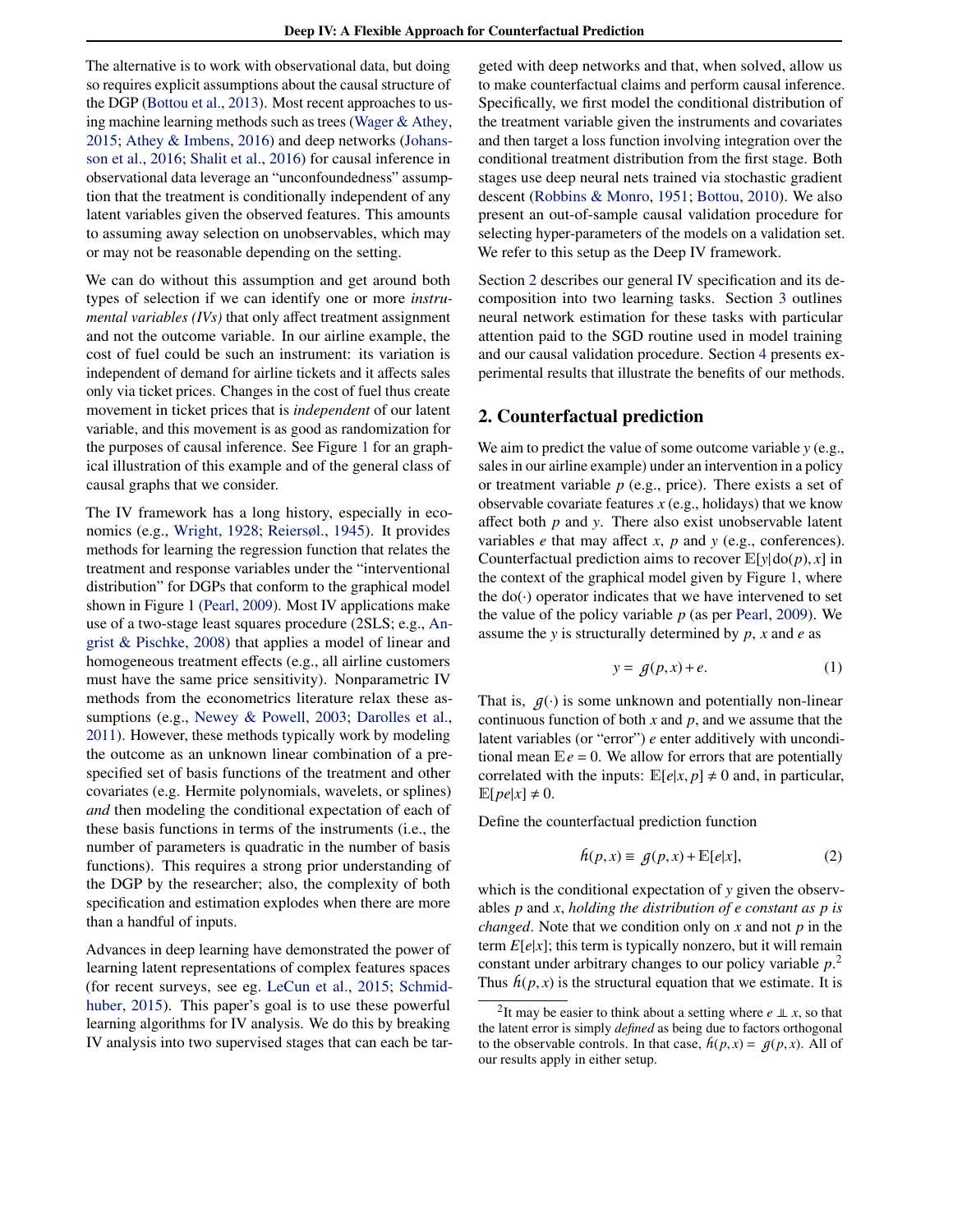Deep IV: A Flexible Approach for Counterfactual Prediction



<span id="page-2-0"></span>Figure 1. (Left) Our air-travel demand example, with arrows representing causal effects. Price is the policy variable, sales is the outcome, and holidays are observable covariates. There is a big 'conference', unobserved to the policy-maker, that drives demand and (due to the airline's pricing algorithms) price. The instrument is the cost of fuel, which influences sales only via price. (Right) The general structure of the DGP under our IV specification; *x* represents observable features, *p* is our treatment variable of interest, *z* represents the instruments, and latent effects *e* influence the outcome *y* additively.

useful because to evaluate policy options (e.g. changing the ticket price from  $p_0$  to  $p_1$ ) we can look at the difference in outcomes  $h(p_1, x) - h(p_0, x) = g(p_1, x) - g(p_0, x)$ .

In standard supervised learning settings, the prediction model is trained to fit <sup>E</sup>[*y*|*p*, *<sup>x</sup>*]. This will typically be *biased* against our structural objective because

$$
\mathbb{E}[y|p,x] = g(p,x) + \mathbb{E}[e|p,x] \neq h(p,x) \tag{3}
$$

since our treatment is not independent of the latent errors by assumption and hence  $\mathbb{E}[e|p, x] \neq \mathbb{E}[e|x]$ . This object is inappropriate for policy analysis as it will lead to biased counterfactuals:

$$
\mathbb{E}[y|p_1, x] - \mathbb{E}[y|p_0, x] \n= g(p_1, x) - g(p_0, x) + (\mathbb{E}[e|p_1, x] - \mathbb{E}[e|p_0, x]).
$$
\n(4)

In our airline example, high prices during conferences imply that  $\mathbb{E}[e|p_1, x] - \mathbb{E}[e|p_0, x]$  will be positive, resulting in the incorrect prediction that higher prices are associated with higher sales if this bias is sufficiently large.

Fortunately, the presence of *instruments* allows us to estimate an unbiased  $\hat{h}(p, x)$  that captures the structural rela-<br>tionship between *n* and *y*. These are sets of variables z that tionship between *p* and *y*. These are sets of variables *z* that satisfy the following three conditions.

*Relevance*  $F(p|x, z)$ , the distribution of *p* given *x* and *z*, is not constant in *z*.

*Exclusion z* does not enter Eq. [\(1\)](#page-1-0)—i.e.,  $z \perp y | (x, p, e)$ .

*Unconfounded Instrument z* is conditionally independent of the error—i.e.,  $z \perp z \perp e / x^3$ 

Taking the expectation of both sides of Equation [\(1\)](#page-1-0) conditional on [*x*,*z*] and applying these assumptions establishes the relationship (cf. [Newey & Powell,](#page-8-0) [2003\)](#page-8-0):

$$
\mathbb{E}[y|x,z] = \mathbb{E}[g(p,x)|x,z] + \mathbb{E}[e|x]
$$

$$
= \int h(p,x)dF(p|x,z), \tag{5}
$$

where, again,  $dF(p|x,z)$  is the conditional treatment distribution. The relationship in Equation (5) defines an *inverse problem* for  $h$  in terms of two directly observable functions:  $E[y|x,z]$  and  $F(p|x,z)$ . IV analysis typically splits this into two stages: first estimating  $\hat{F}(p|x_t, z_t) \approx F(p|x_t, z_t)$ , and then estimating  $\hat{h}$  after replacing *F* with  $\hat{F}$ .

Most existing approaches to IV analysis assume linear models for the treatment density function  $\hat{F}$  and the counterfactual prediction function  $\hat{h}$  to solve Equation (5) in closed form. For example, the two-stage least-squares (2SLS) pro-cedure (e.g., [Angrist et al.,](#page-8-0) [1996\)](#page-8-0) posits  $y = \gamma p + x\beta_y + e$ and  $p = \tau z + x\beta_p + v$ , with the assumptions that  $\mathbb{E}[e|x, z] = 0$ ,  $\mathbb{E}[v|x,z] = 0$ , and  $\mathbb{E}[ev] \neq 0$  (which implies  $\mathbb{E}[ep] \neq 0$ ). This procedure is straightforward: fit a linear model for *p* given *x* and *z* and use the predicted values  $\hat{p}$  in a second linear model of *y*. This is a statistically efficient way to estimate the effect of the policy variable (i.e.  $\gamma$ ) as long as two strong assumptions hold: linearity (i.e., both first- and second-stage regressions are correctly specified) and homegeneity (i.e., the policy affects all individuals in the same way). $4$ 

Flexible nonparametric extensions of 2SLS either replace the linear regressions with a linear projection onto a series of known basis functions [\(Newey & Powell,](#page-8-0) [2003;](#page-8-0) [Blundell](#page-8-0) [et al.,](#page-8-0) [2007;](#page-8-0) [Chen & Pouzo,](#page-8-0) [2012\)](#page-8-0) or use kernel-based methods as in [Hall & Horowitz](#page-8-0) [\(2005\)](#page-8-0) and [Darolles et al.](#page-8-0) [\(2011\)](#page-8-0). This system of series estimators is an effective strategy for introducing flexibility and heterogeneity with low dimensional inputs, but the approach faces the same limitations as kernel methods in general: their performance depends on the choice of kernel function; and they often become com-

 $3$ Under the additive error assumption made in Eq. [\(1\)](#page-1-0), unconfoundedness of the instrument is not necessary: we could replace this assumption with the weaker mean independence assumption  $E[e|x, z] = 0$  without changing anything that follows. We use the stronger assumption to facilitate extensions, e.g. to estimating counterfactual quantiles. Our assumption is similar to the 'unconfoundedness' assumption in the Neyman–Rubin potential outcomes framework [\(Rosenbaum & Rubin,](#page-8-0) [1983\)](#page-8-0) (i.e. *p* ⊥⊥ *e* | *x*). But our assumption is weaker—in particular, we allow for  $p \not\perp e | x$  and so the matching and propensity-score re-weighting approaches often used in that literature will not work here.

<sup>&</sup>lt;sup>4</sup>The estimated  $\hat{\gamma}$  remains interpretable as a 'local average treatment effect' (LATE) under less stringent assumptions (see [Angrist et al.,](#page-8-0) [1996,](#page-8-0) for an overview).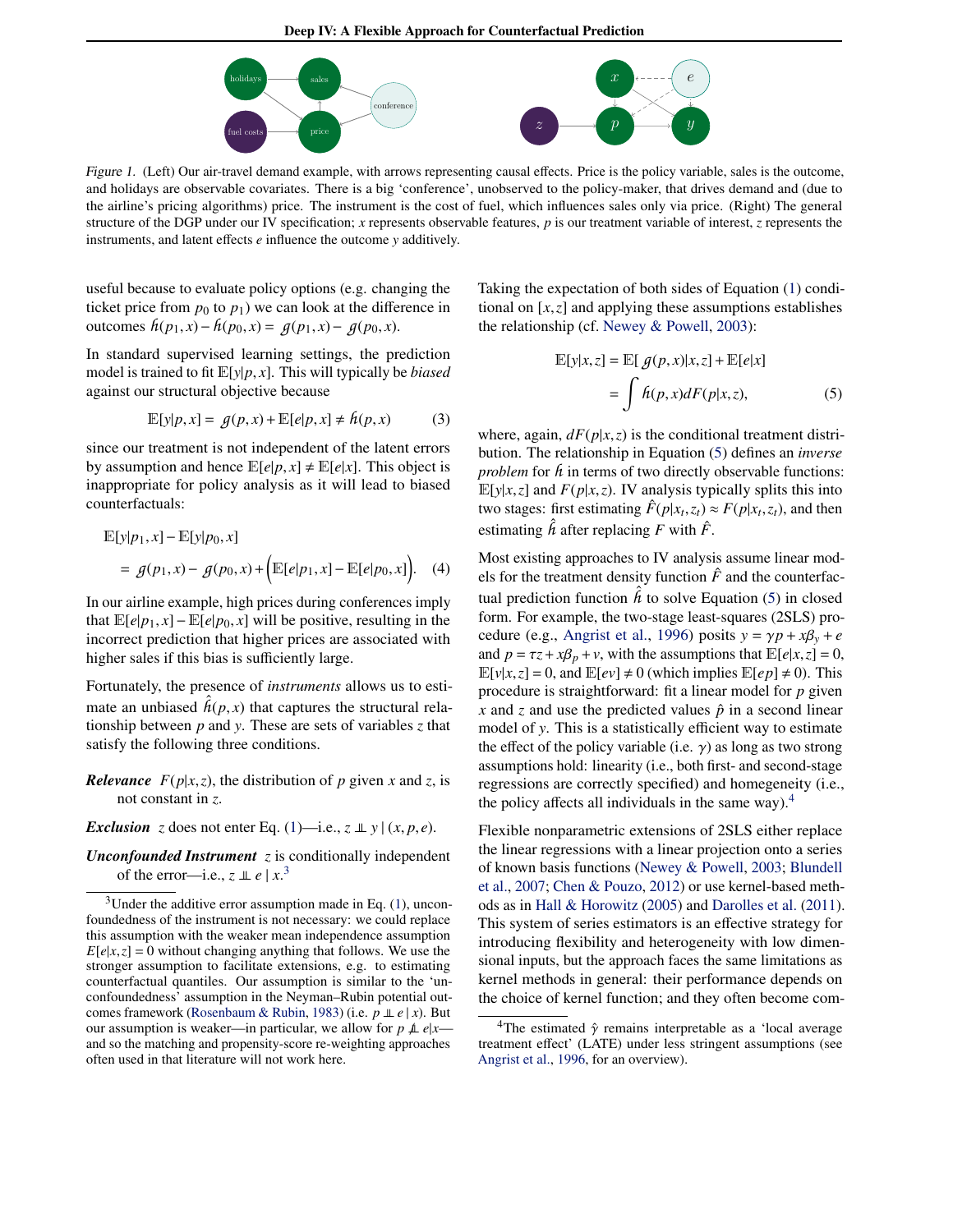<span id="page-3-0"></span>putationally intractable in high-dimensional feature spaces [*x*,*z*] or with large numbers of training examples.

## 3. Estimating and validating DeepIV

We now describe how to use deep networks to perform flexible, scalable IV analysis in a framework we call DeepIV. We make two contributions that are each necessary components of the approach. First, we propose a loss function and optimization procedure that allows us to optimize deep networks for counterfactual prediction. Second, we describe a general procedure for out-of-sample validation of two-stage instrument variable methods. This allows us to perform causally valid hyper-parameter optimization, which in general is necessary for achieving good predictive performance using deep networks.

Our approach is conceptually simple given the counterfactual prediction framework described in Section [2.](#page-1-0) Rather than constraining ourselves to analytic solutions to the integral in Equation [\(5\)](#page-2-0), we instead directly optimize our estimate of the structural equation,  $\hat{h}$ . Specifically, to minimize  $\ell_2$  loss given *n* data points and given a function space  $H$  (which may not include the true  $h$ ), we solve

$$
\min_{\hat{h}\in\mathcal{H}}\sum_{t=1}^n \left(y_t - \int \hat{h}(p,x_t)dF(p|x_t,z_t)\right)^2.
$$
 (6)

Since the treatment distribution is unknown, we estimate  $F(p|x,z)$  in a separate first stage.

So the DeepIV procedure has two stages: a first stage density estimation procedure to estimate  $\hat{F}(p|x,z)$  and a second that optimizes the loss function described in Equation (6). In both stages hyper-parameters can be chosen to minimize the respective loss functions on a held out validation set, and improvements in performance against this metric will correlate with improvements on the true structural loss which cannot be evaluated directly. We briefly discuss these two stages before describing our methods for optimizing the loss given in Equation (6) and our causal validation procedure.

First stage: Treatment network In the first stage we learn  $F(p|x, z)$  using an appropriately chosen distribution parameterized by a deep neural network (DNN), say  $\hat{F}$  =  $F_{\phi}(p|x,z)$  where  $\phi$  is the set of network parameters. Since we will be integrating over  $F_{\phi}$  in the second stage, we must fully specify this distribution.

In the case of discrete *p*, we model  $F_{\phi}(p|x, z)$  as a categorical Cat( $p | \pi(x, z; \phi)$ ) with  $p(p = p^k) = \pi_k(x, z; \phi)$  for each treat-<br>ment category  $n^k$  and where  $\pi_k(x, z; \phi)$  is given by a DNN ment category  $p^k$  and where  $\pi_k(x, z; \phi)$  is given by a DNN<br>with softmax output. For continuous treatment, we model E with softmax output. For continuous treatment, we model *F* as a mixture of Gaussian distributions where component weights  $\pi_k(x, z; \theta)$  and parameters  $[\mu_k(x, z; \phi), \sigma_k(x, z; \phi)]$ <br>form the final layer of a neural network parametrized by form the final layer of a neural network parametrized by

 $\phi$ . This model is known as a mixture density network, as detailed in §5.6 of [Bishop](#page-8-0) [\(2006\)](#page-8-0). With enough mixture components it can approximate arbitrary smooth densities. To obtain mixed continuous–discrete distributions we replace some mixture components with point masses. In each case, fitting  $F_{\phi}$  is a standard supervised learning problem.

Second stage: Outcome network In the second stage, our counterfactual prediction function *h* is approximated by a DNN with real-valued output, say  $h_{\theta}$ . We optimize network parameters  $\theta$  to minimize the integral loss function in Equation (6) over training data *D* of size  $T = |D|$  from the joint DGP D,

$$
\mathcal{L}(D; \theta) = |D|^{-1} \sum_{t} \left( y_t - \int f_{\theta}(p, x_t) d\hat{F}_{\phi}(p | x_t, z_t) \right)^2.
$$
 (7)

Note that this loss involves the *estimated* treatment distribution function,  $\hat{F}_{\phi}$ , from our first stage.<sup>5</sup>

#### 3.1. Optimization for DeepIV networks

We use stochastic gradient descent (SGD; see algorithms in, e.g., [Duchi et al.,](#page-8-0) [2011;](#page-8-0) [Kingma & Ba,](#page-8-0) [2014\)](#page-8-0) to train the network weights. For  $F_{\phi}$ , standard off-the-shelf methods apply, but second stage optimization (for  $h_{\theta}$ ) needs to account for the integral in Equation (7). SGD convergence only requires that each sampled gradient  $\nabla_{\theta} \mathcal{L}_t$  is *unbiased* for the population gradient  $\nabla_{\theta} \mathcal{L}(\mathcal{D} \cdot \theta)$ . I ower variance for for the population gradient,  $\nabla_{\theta} \mathcal{L}(\mathcal{D}; \theta)$ . Lower variance for  $\nabla_{\theta} \mathcal{L}_t$  will tend to yield faster convergence [\(Zinkevich,](#page-9-0) [2003\)](#page-9-0) while the computational efficiency of SGD on large datasets requires limiting the number of operations going into each gradient calculation [\(Bousquet & Bottou,](#page-8-0) [2008\)](#page-8-0).

We can approximate the integral with respect to a probability measure with the average of draws from the associated probability distribution:  $\int h(p)dF(p) \approx B^{-1} \sum_b h(p_b)$  for  ${p_b}$  $_{1}^{B}$ *iid* ∼ *F*. Hence we can get an unbiased estimate of Equation (7) by replacing the integral with a sum over samples from our fitted treatment distribution function,  $\hat{F}_{\phi}$ :

$$
\mathcal{L}(D; \theta) \approx |D|^{-1} \sum_{t} \left( y_t - \frac{1}{B} \sum_{\dot{p} \sim \hat{F}_{\phi}(p|x_t, z_t)} \hat{h}_{\theta}(\dot{p}, x_t) \right)^2 := \hat{\mathcal{L}}(D; \theta).
$$
\n(8)

This equation can be used to estimate  $\nabla_{\theta} \mathcal{L}$  with an important caveat: if we want to maintain unbiased gradient estimates, *independent* samples must be used for each instance of the integral in the gradient calculation. To see this, note that the

 $5$  We can replace Eq. (7) with other functions, e.g., a softmax for categorical outcomes, but use  $\ell_2$  loss for most of our exposition.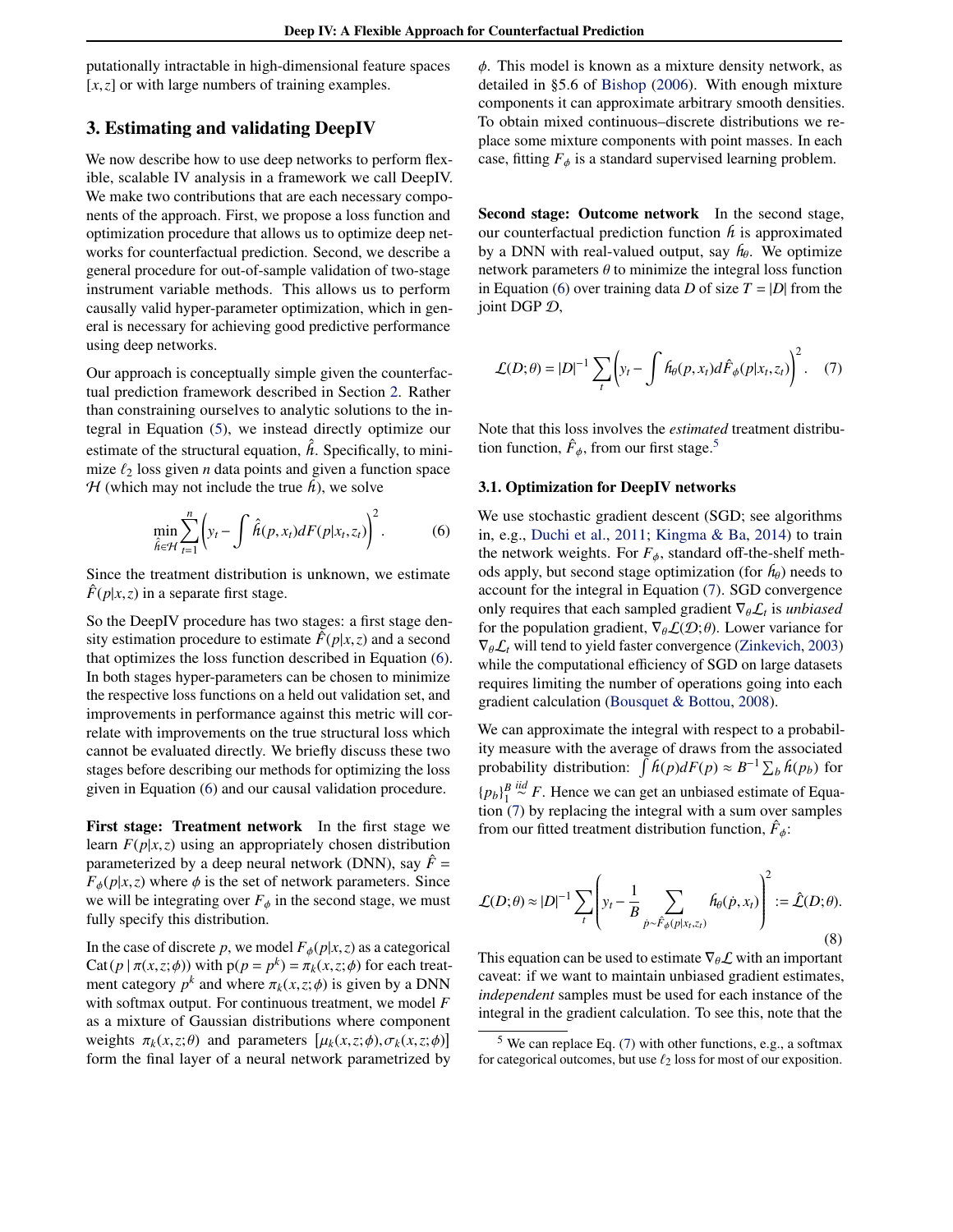gradient of Equation [\(8\)](#page-3-0) has expectation

$$
\mathbb{E}_{\mathcal{D}} \nabla_{\theta} \mathcal{L}_{t} = -2 \mathbb{E}_{\mathcal{D}} \Big( \mathbb{E}_{F_{\phi}(p|x_{t}, z_{t})} \Big[ y_{t} - \hat{h}_{\theta}(p^{k}, x_{t}) \Big] \n\cdot \mathbb{E}_{F_{\phi}(p|x_{t}, z_{t})} \Big[ \hat{h}_{\theta}'(p^{k}, x_{t}) \Big] \Big) \n\neq -2 \mathbb{E}_{\mathcal{D}} \mathbb{E}_{F_{\phi}(p|x_{t}, z_{t})} \Big[ \Big( y_{t} - \hat{h}_{\theta}(p^{k}, x_{t}) \Big) \hat{h}_{\theta}'(p^{k}, x_{t}) \Big],
$$
\n(9)

where the inequality holds so long as  $\frac{\partial f}{\partial p}(x,y,z_t) \left[ \left( y_t - h_\theta(p^k, x_t) \right) h'_\theta(p^k, x_t) \right]$ <br>need a gradient estimate based on un need a gradient estimate based on unbiased MC estimates We thus for each  $\mathbb{E}_{F_{\phi}(p|x_t,z_t)}$  term in Equation (9). We obtain such an estimate by taking two samples  $\{ \dot{p}_b \}_{1}^B$ ,  $\{ \ddot{p}_b \}_{1}^B$  $\stackrel{iid}{\sim} F_{\phi}(p|x_t, z_t)$ and calculating the gradient as

$$
\widehat{\nabla}_{\theta}^{B} \mathcal{L}_{t} \equiv -2 \left( y_{t} - B^{-1} \sum_{b} \hat{h}_{\theta}(\dot{p}_{b}, x_{t}) \right) B^{-1} \sum_{b} \hat{h}'_{\theta}(\ddot{p}_{b}, x_{t}). \tag{10}
$$

Independence of the two samples ensures that  $\mathbb{E}\overline{\nabla}_{\theta}^B \mathcal{L}_t = \mathbb{E}_{\theta} \nabla_{\theta} \mathcal{L}_t = \nabla_{\theta} \mathcal{L}(\mathcal{D}^T \theta)$  as desired. The variance of our es- $\mathbb{E}_{\mathcal{D}}\nabla_{\theta}\mathcal{L}_t = \nabla_{\theta}\mathcal{L}(\mathcal{D};\theta)$ , as desired. The variance of our estimate depends on *B*, the number of samples that we draw. Each of these samples is relatively expensive to compute because they require a forward pass through the network  $\hat{h}_{\theta}(\dot{p}, x_t)$ . If this varies significantly with  $\dot{p}$  we might need a low-variance estimate of large number of samples to get a low-variance estimate of the gradient, which is computationally intensive.

An alternative is to optimize an upper bound on Equation [\(8\)](#page-3-0). By using Jensen's inequality and the fact that the squared error function is convex we get that

$$
\hat{\mathcal{L}}(D;\theta) \leq |D|^{-1} \sum_{t} \sum_{\dot{p} \sim \hat{F}_{\phi}(p|x_t,z_t)} \left( y_t - \hat{h}_{\theta}(\dot{p},x_t) \right)^2. \tag{11}
$$

Taking the RHS of Equation (11) as the objective and calculating the gradient leads to a version of Equation (10) in which a single draw can be used instead of two independent draws. This objective is easy to implement in practice as it just involves drawing samples during training. This is well-supported in deep network implementations because it is analogous to the data augmentation procedures that are commonly used to encourage invariance in deep networks. The analogy is more than just aesthetic—by optimizing this loss, we are essentially encouraging the network to be invariant to variations in the treatment that cannot be explained by our features and instrument. This encourages the network to ignore the effects of unobserved confounding variables.

However, we do not have theoretical guarantees that optimizing this upper bound on  $\mathcal{L}(D;\theta)$  leads to good counterfactual performance. While it may converge more quickly because it exhibits lower variance, it will have worse asymptotic performance as it only approximates the desired loss function. We evaluated this tradeoff experimentally by comparing optimizing the upper bound to the more computationally

expensive unbiased procedure. In our simulations, we found that upper bound loss tended to give better performance under practical computational limitations.

Discrete treatment and outcome spaces The discussion thus far has focused on continuous treatment and outcome spaces because they are more challenging mathematically. When the treatment space is discrete and low dimensional,  $F_{\phi}$  is modeled as a categorical response so the gradient of Equation [\(7\)](#page-3-0) can be expressed exactly as

$$
\nabla_{\theta} \mathcal{L}_{t} = -2 \left( y_{t} - \sum_{k} \pi_{k}(x_{t}, z_{t}; \phi) \hat{h}_{\theta}(p^{k}, x_{t}) \right) \cdot \sum_{k} \pi_{k}(x_{t}, z_{t}; \phi) \hat{h}_{\theta}'(p^{k}, x_{t}). \quad (12)
$$

Thus when the outcome space is discrete, we also have less to worry about with respect to bias in gradient updates. For discrete outcomes, we use the softmax loss and can use single-sample MC gradient estimates without introducing bias or large amounts of variance because the gradient with respect to the softmax loss does not involve a product of random variables.

#### 3.2. Causal validation

There is a widespread belief that "[s]tandard methods for hyperparameter selection, such as cross-validation, are not applicable when there are no samples of the counterfactual outcome" [\(Shalit et al.,](#page-9-0) [2016\)](#page-9-0). This would be a significant problem in our setting because out-of-sample (OOS) validation procedures are crucial for tuning deep network hyper-parameters and optimization rules. Fortunately, both steps in our Deep IV procedure can be validated by simply evaluating the respective losses on held out data. Consider a held-out dataset  $D_{h-0}$ . Our first stage, fitting  $F_{\phi}$ , is a standard density estimation problem and can be tuned to minimize the OOS deviance criterion

$$
\min_{\phi} \sum_{d_l \in D_{h \text{-}o}} -\log f_{\phi}(p_l | x_l, z_l),\tag{13}
$$

where  $f_{\phi}$  is either the probability mass function or density function associated with  $F_{\phi}$ , as appropriate. Second stage validation proceeds *conditional* upon a fitted  $F_{\phi}$ , and we seek to minimize the held-out loss criterion

$$
\min_{\theta} \sum_{d_l \in D_{h \cdot o}} \left( y_l - \int f_{\theta}(p, x_l) dF_{\phi}(p | x_l, z_l) \right)^2.
$$
 (14)

The integral here can either be exact or MC approximate via sampling from  $F_{\phi}$ .

Each stage is evaluated in turn, with second stage validation using the best-possible network as selected in the first stage.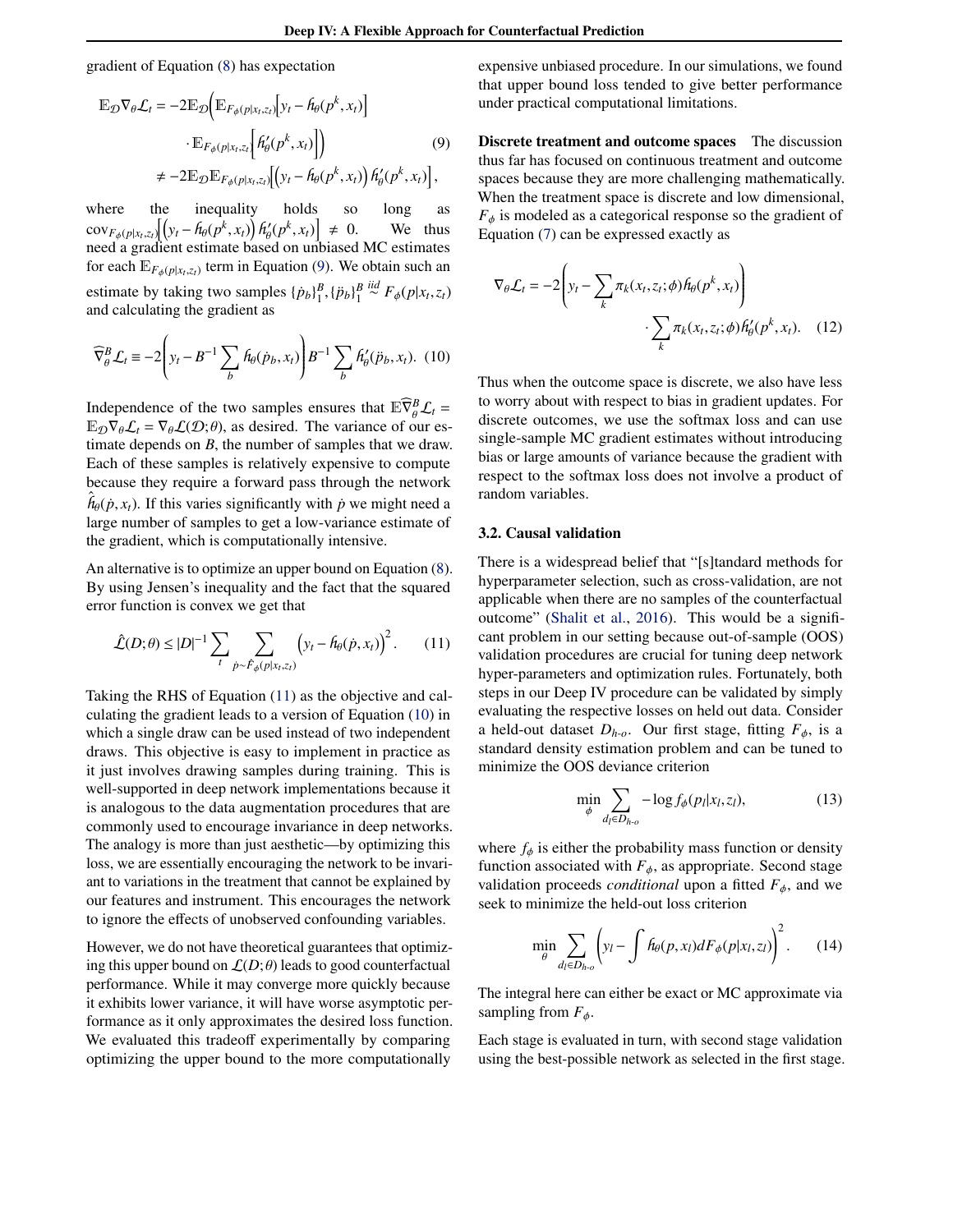<span id="page-5-0"></span>This procedure guards against the 'weak instruments' bias [\(Bound et al.,](#page-8-0) [1995\)](#page-8-0) that can occur when the instruments are only weakly correlated with the policy variable. To see why, consider the worst case where the instruments are independent of the policy variable, i.e.,  $F(p|z) = F(p)$ . Without validation, a sufficiently powerful model will perfectly overfit by approximating the conditional distribution  $F(p|z_i)$ with a point mass at  $p_i$ . As a result, the causal loss function will approximate the standard prediction loss, leading to spurious conclusions. By contrast, the expected first-stage loss minimizer on the validation set is the model that best approximates the unconditional distribution  $F(p)$ , and given that, the second stage minimizer best approximates  $g(p) = \overline{y}$ which predicts no relationship when there is no evidence in favor of it. That said, it should be noted that these criteria provide *relative* performance guidance: improving on each criterion will improve performance on counterfactual prediction problems, but without giving any information about how far  $h_{\theta}(p, x)$  is from true  $h(p, x)$ .

Our causal validation procedure is sequential: stage two's validation depends on the model chosen in the first stage. This greedy procedure is computationally efficient and causally valid, but potentially suboptimal because the firststage loss is not of independent interest. [Peysakhovich &](#page-8-0) [Eckles](#page-8-0) [\(2017\)](#page-8-0) concurrently developed a casual validation framework that considers both stages jointly in domains with categorical instruments and no observable features. These assumptions are too restrictive for the problems we consider, but it would be interesting to investigate whether there exists a joint optimization approach that offers practical benefits under more permissive assumptions.

## 4. Experiments

We evaluated our approach on both simulated and real data. We used simulations to assess DeepIV's ability to recover an underlying counterfactual function both in a lowdimensional domain with informative features and in a highdimensional domain with features consisting of pixels of a handwritten image. We compared our approach to 2SLS and to a standard feed-forward network, evaluated the effectiveness of hyper-parameter optimization, and contrasted our biased and unbiased loss functions with various numbers of samples underlying the SGD step. We also considered a real-world dataset where ground truth was not available, showing that we could replicate the findings of a previous study in a dramatically more automatic fashion.

#### 4.1. Simulations

Our simulation models a richer version of the airline example described in Section [1.](#page-0-0) We assume that there are 7 customer types  $s \in \{1, ..., 7\}$  that each exhibit different levels of price sensitivity. We model the holiday effect on

sales by letting the customer's price sensitivity vary continuously throughout the year according to a complex non-linear function,  $\psi_t = 2((t-5)^4/600 + \exp[-4(t-5)^2] + t/10-2)$ .<br>The time of year *t* is an observed variable, generated as The time of year *t* is an observed variable, generated as *t* ∼ unif(0,10). Prices are a function of  $\psi_t$  and of the fuel price *z*, with the motivation that they are chosen strategically by the airline in order to move with average price sensitivity. In our example, the high demand that results from conferences breaks the conditional independence between our treatment variable *p* and the latent effects *e*, thereby violating the "unconfoundedness" assumption. We model this abstractly by generating our latent errors *e* with a parameter ρ that allows us to smoothly vary the correlation between *<sup>p</sup>* and *e*. Sales *y* are then generated as

$$
y = 100 + (10 + p)s\psi_t - 2p + e, \quad p = 25 + (z + 3)\psi_t + v
$$
  
z,  $v \sim N(0, 1)$  and  $e \sim N(\rho v, 1 - \rho^2)$ .

Our target counterfactual function is  $h(t, s, p) = (10 +$  $p$ )*s* $\psi_t$  − 2*p*. To evaluate the model, we consider the counterfactual question, "What would sales have been if prices had been changed to  $p'$ ?" Thus the price in our test set is set deterministically over a *fixed grid* of price values that spans the range of training set prices. The observed features [*t*,*s*] are sampled as in the original data generating process and we compare estimated  $\hat{h}$  against the ground truth  $h$ .

Low dimensional domain We evaluated structural mean square error (MSE) while varying both the number of training examples and ρ, the correlation between *<sup>e</sup>* and *<sup>p</sup>*. In addition to Deep IV, we considered a regular feed-forward network (FFNet) with the same architecture as our outcome network, a non-parametric IV polynomial kernel regression (NonPar, [Darolles et al.,](#page-8-0) [2011\)](#page-8-0) using [Hayfield et al.](#page-8-0) [\(2008\)](#page-8-0)'s R implementation, and standard two-stage least squares (2SLS). Full details of model architectures and hyperparameter choices for all the models are given in the Appendix.

The results are summarized in Figure [2.](#page-6-0) The performance of NonPar, of 2SLS, and of our Deep IV model was mostly unaffected by changes in  $\rho$ , reflecting the fact that these models are designed to be resilient to unobserved confounders. For 1000 data points, NonPar's mean performance was better than 2SLS but failed to match DeepIV. Because of Non-Par's excessive computational requirements we were not able to fit it to the larger datasets. 2SLS is constrained by its homogeneity and linearity assumptions, and so did not improve with increasing amounts of data. Adding regularized polynomial basis functions to 2SLS (2SLS(poly)) gives some empirical improvements in performance over 2SLS on larger datasets but the procedure is not causally valid because it violates 2SLS's linearity assumptions. Both forms of 2SLS performed far better than FFNet which did a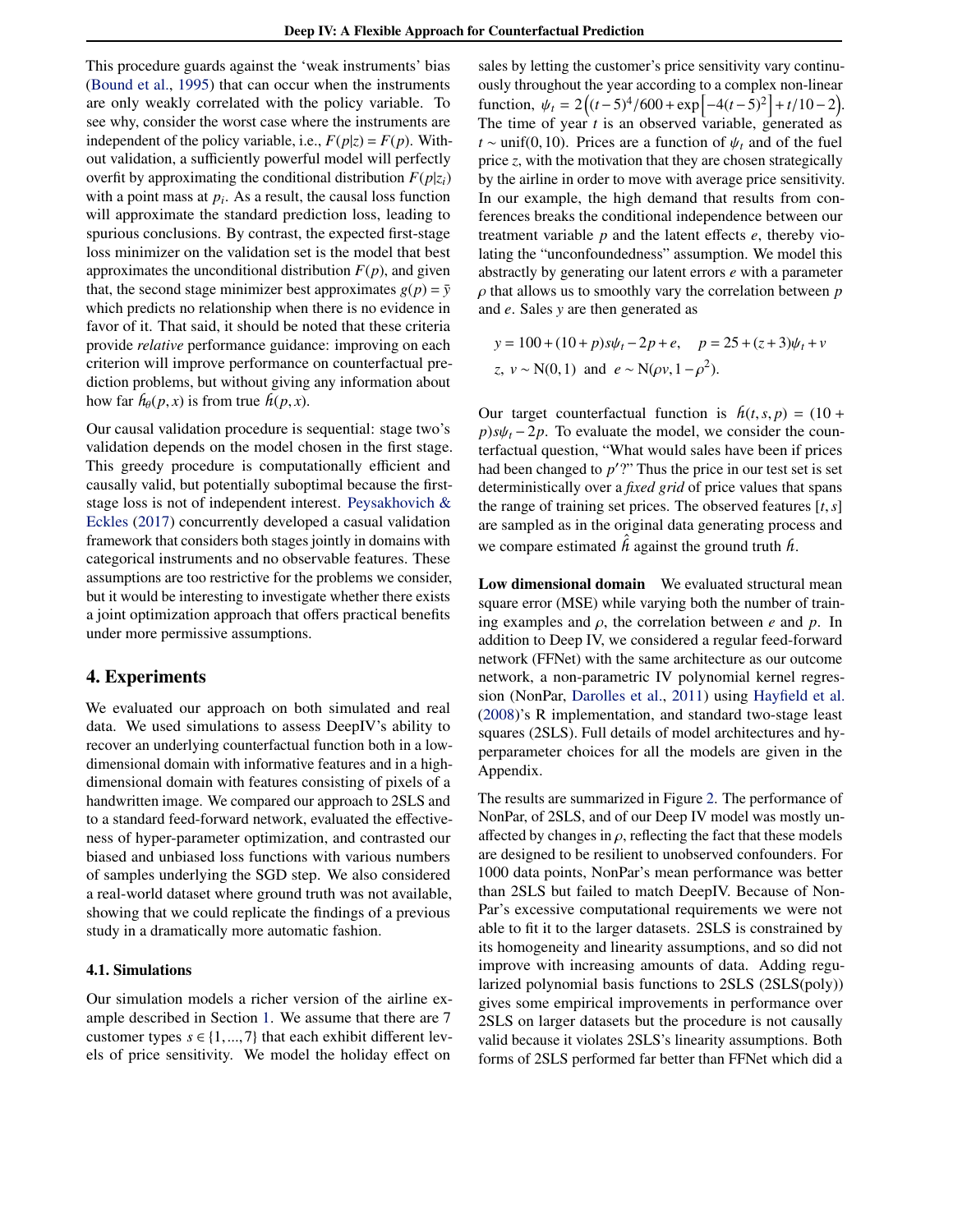<span id="page-6-0"></span>

Figure 2. Out-of-sample predictive performance for different levels of endogeneity  $(\rho)$ . Note that the test samples were generated with independent errors conditional upon a fixed grid of price values, breaking the endogeneity that existed in the training sample; this is why the feed-forward network did so poorly. Each model was fitted on 40 random samples from the DGP for each sample size and  $\rho$ -level.



Figure 3. For the high-dimensional feature space problem we used a four-layer convolutional network to build an embedding of the image features. We then concatenated the observed time features and the instrument (first stage) and the treatment samples (second stage) to the embedding and fed the resulting vector through another hidden layer before the output layer. *(Left)* Grid search over L2 and dropout parameters for the embedding used in the convolution network. *(Right)* Performance on an image experiment.

good job of estimating  $h(t, s, p) + \mathbb{E}[e|p]$  but a terrible job of recovering the true counterfactual. As  $\rho$  dropped, decreasing E[*e*|*p*], FFNet's performance improved but even with low levels of correlation between *p* and *e* it remained far worse than simple 2SLS. This occurred because we evaluated the models with respect to a fixed grid of treatment values which induced a covariate shift at test time. In contrast, Deep IV was the best performing model throughout and its performance improved as the amount of data grew.

High dimensional feature space In real applications, we do not typically get to observe variables like *customer type* that cleanly delineate our training examples into explicit classes, but may instead observe a large number of features that correlate with such types. To simulate this, we replaced the customer type label  $s \in \{0, 1, ..., 7\}$  with the pixels of the corresponding handwritten digit from the MNIST dataset [\(LeCun & Cortes,](#page-8-0) [2010\)](#page-8-0). The task remained the same, but the model was no longer explicitly told that there were 7 customer types and instead had to infer the relationship between the image data and the outcome.

In this far more challenging domain, performance is sensitive to the choice of hyper-parameters, necessitating optimization on a validation set. Figure 3 shows an evaluation of the appropriateness of our loss function for hyper-parameter tuning, comparing our validation-set loss after grid search over Dropout and L2-regularization parameters to test set loss. We found a clear linear relationship between the losses; the best performing validation set model was among the best five performing models under the true causal loss.

We can get an upper bound on the performance of a particular model architecture by comparing its performance to the same architecture trained on data from a simulated randomized experiment on the same data-generating process. We simulated this by generating the outcome *y* with independent noise *e* and by generating *p* uniformly at random over its support. Thus the controlled model had to solve a standard supervised learning problem where errors were generated independently and there was no test-time covariate shift. As before, the naive deep network also shared the same architecture in addition to taking the instrument as input. This experiment showed that DeepIV was able to make up most of the loss in counterfactual prediction performance that the naive network suffered by not accounting for the causal prediction problem. However, there was still a gap in performance: with 20 000 data points the controlled experiment achieved an average mean squared error of 0.20 while DeepIV managed 0.32.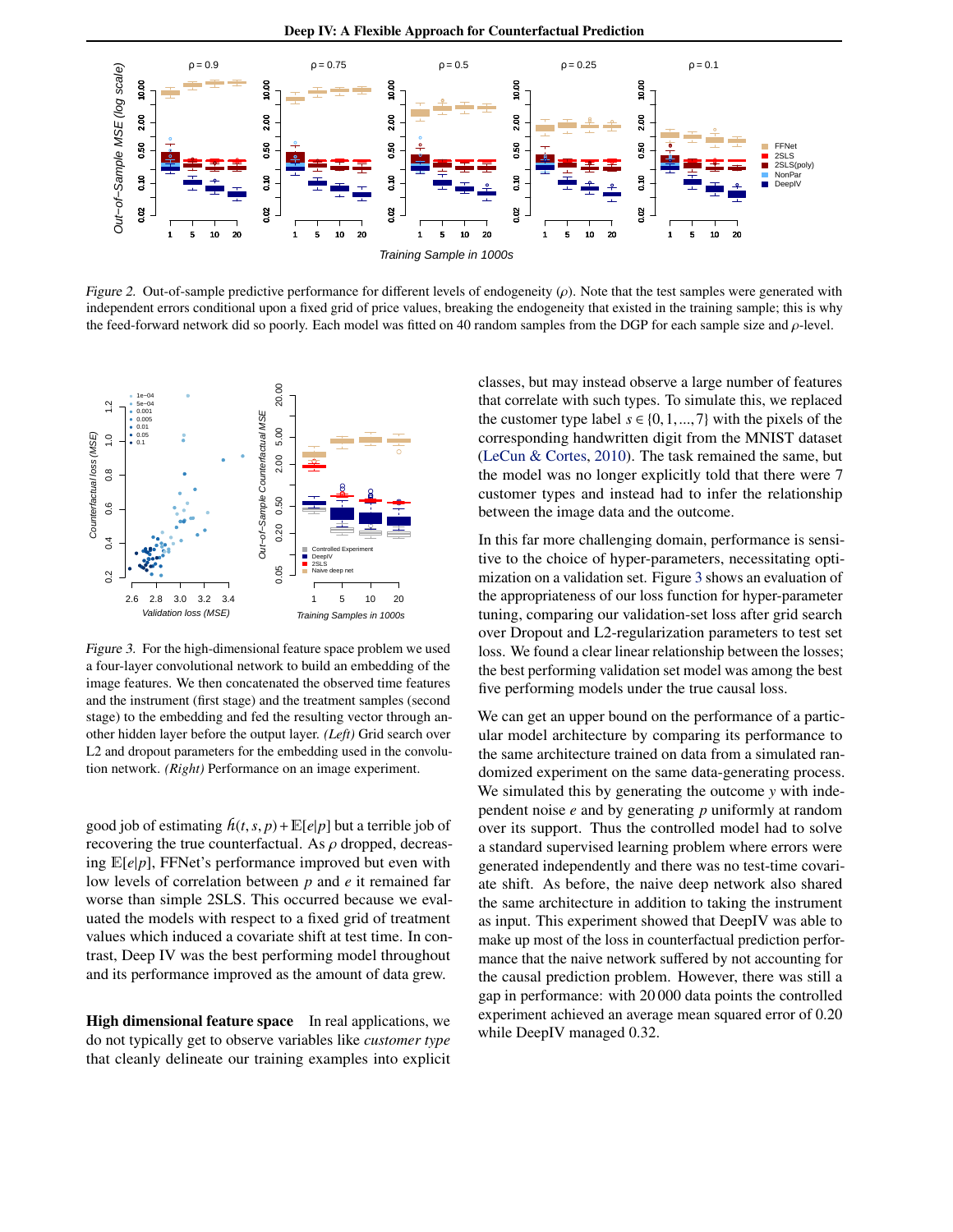Deep IV: A Flexible Approach for Counterfactual Prediction

| <b>Loss Function</b> | # Samples | <b>Mean</b> | <b>Stdev</b> |
|----------------------|-----------|-------------|--------------|
| Upper bound          |           | 0.32        | 0.085        |
| Unbiased             | 2         | 0.48        | 0.107        |
| Unbiased             |           | 0.50        | 0.158        |
| Unbiased             | 8         | 0.44        | 0.100        |
| Unbiased             | 16        | 0.39        | 0.098        |
|                      |           |             |              |

Table 1. Comparing loss functions on the high-dimensional image task. Bold indicates best performing models. Although the upper bound loss offered better mean performance, the two results are not statistically significantly different.

Performance of the unbiased loss relative to the upper **bound loss** We tested how our two approaches to optimization affected performance on the image task with 20 000 training examples. The results are summarized in Table 1. The upper bound loss loss gave significantly better performance than all but the unbiased loss version based on 16 samples, without requiring multiple passes through the network to evaluate the gradient. Thus, the bias introduced by the upper bound did not meaningfully degrade counterfactual performance in our experiments.

#### 4.2. Application: Search-advertisement position effects

Our experiments so far have considered synthetic data. We now evaluate the utility of our approach on real data for which we do not have access to ground truth. This means that we cannot evaluate models in terms of their predictions; instead, we show that we can replicate the results of a previously published study in a dramatically more automated fashion. Specifically, we examine how advertiser's position on the Bing search page (their "slot") affects the probability of a user click, allowing for different treatment effects for different advertiser-query pairs. For example, we aim to detect differences in the importance of ad position when Coke bids on the word "Coke" (an "on-brand query") versus when Pepsi bids on "Coke" (an "off-brand query") versus when Coke bids on "www.coke.com" (an "on-nav query", occurring when a user types a url in the search box by mistake) versus when Pepsi bids on "www.coke.com" (an "off-nav query"). This question was studied extensively by [Gold](#page-8-0)[man & Rao](#page-8-0) [\(2014\)](#page-8-0) using a nonparametric IV estimation approach that involved a detailed construction of optimal instruments, as well as a separate hand-coded classification of advertiser–query pairs into the four categories above.

Our goal is to replicate these results in an *automated* fashion. Advertiser position is correlated with latent user intent (e.g. when a user searches for "Coke", it is likely both that the user will click and that "Coke" will be the top advertiser), so we need instruments to infer causation. The instruments proposed by [Goldman & Rao](#page-8-0) [\(2014\)](#page-8-0) are a series of indicators for experiments run by Bing in which advertiser–query pairs



Figure 4. The inter-quartile range in advertiser-query specific estimates of the relative drop in click rate from moving from position 1 to position 2 (i.e. y-axis denotes  $\frac{cr_1-cr_2}{cr_1}$ %), as the popularity of the advertiser varies along the x-axis (as measured by visit rank on Alexa.com), for on-brand versus off-brand queries (left panel) and on-nav versus off-nav queries (right panel) for a single combination of advertiser and search-query text.

were randomly assigned to different algorithms that in turn scored advertisers differently in search auctions, resulting in random variation in position. Our estimation algorithm takes the experiment ID directly as an instrument.

As features, we gave the deep nets the query url and user query as text. The url was parsed into tokens on dashes and dots and these tokens were then parsed on punctuation and whitespace. Given the outcome variable (an indicator for user click), the features, and the instruments, we applied our methodology directly to the data without any of the additional feature engineering and construction of optimal instruments performed by [Goldman & Rao](#page-8-0) [\(2014\)](#page-8-0). This approach was tractable despite the fact that the dataset contained over 20 million observations. Figure 4 shows the results. We were able to replicate the original study's broad findings, namely that (i) that for "on-brand" queries, position was worth more to small websites; and (ii) that the value of position for on-nav queries was much smaller than for off-nav queries. A naive non-causal regression found an unrealistic average treatment effect (ATE; across sampled advertisers and queries) drop in click rate of 70% from 1st to 2nd position; in contrast, the causal estimate of the ATE was a more modest 12% drop.

### 5. Discussion

We have presented DeepIV, an approach that leverages instrument variables to train deep networks that directly minimize the counterfactual prediction error and validate the resulting models on held-out data. DeepIV significantly reduced counterfactual error measured in simulation experiments and was able to replicate previous IV experiments without the need for extensive feature engineering. In future work, we plan to discuss interference techniques for the DeepIV framework and explore how this approach generalizes to other causal graphs given appropriate assumptions.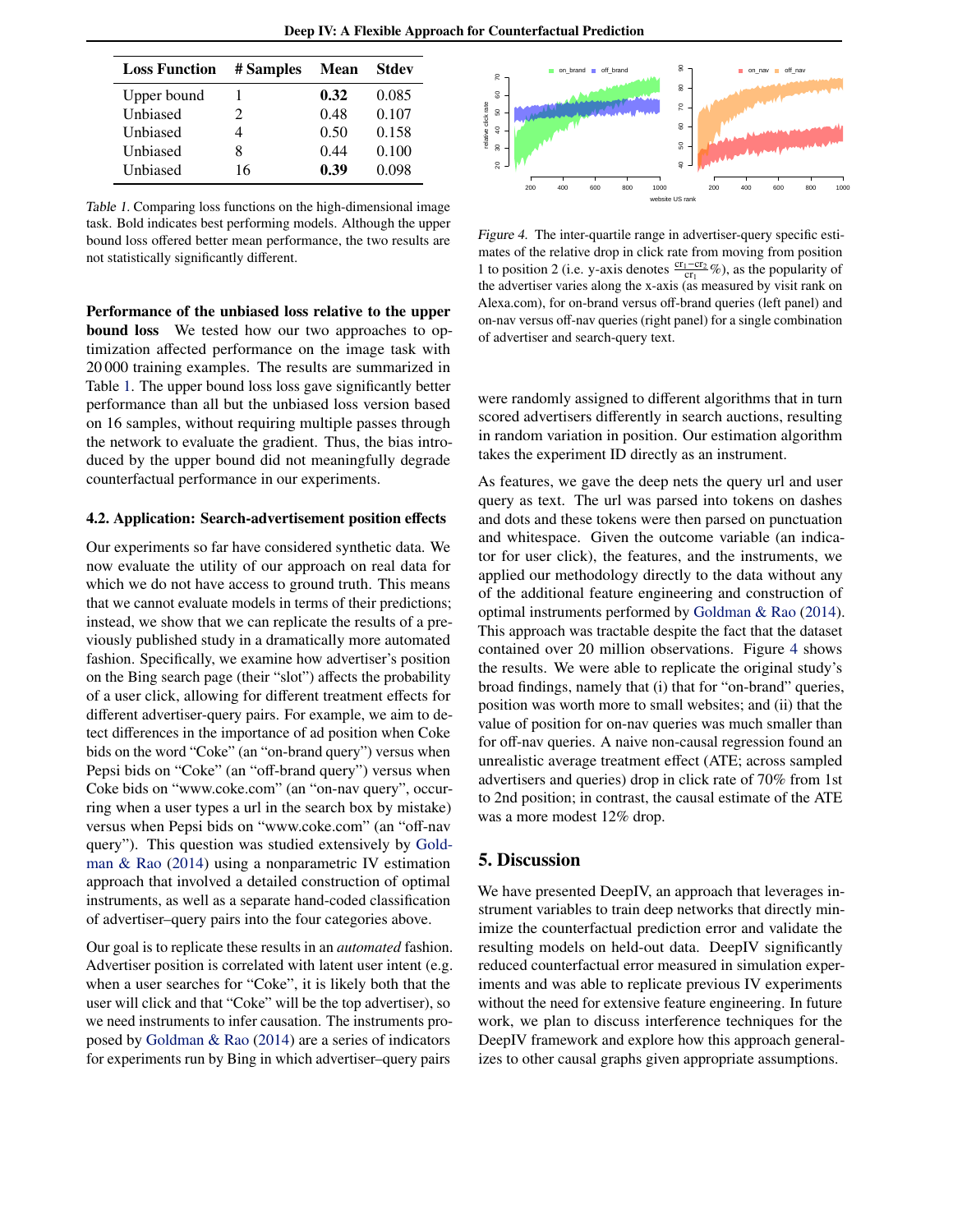#### <span id="page-8-0"></span>Acknowledgements

We would like to thank Susan Athey, Xiaohong Chen and Demian Pouzo for their helpful discussions and the anonymous reviewers for their useful comments on the paper. We would also like to thank Holger Hoos for the use of the Ada cluster, without which the experiments would not have been possible.

# References

- Angrist, J. D., Imbens, G.W., and Rubin, D. B. Identification of causal effects using instrumental variables. *Journal of the American Statistical Association*, 91(434):444–455, 1996.
- Angrist, Joshua D and Pischke, Jörn-Steffen. *Mostly harmless econometrics: An empiricist's companion*. Princeton university press, 2008.
- Athey, Susan and Imbens, Guido. Recursive partitioning for heterogeneous causal effects. *Proceedings of the National Academy of Sciences*, 113:7353–7360, 2016.
- Bishop, Christopher M. *Pattern Recognition and Machine Learning*. Springer, 2006.
- Blundell, Richard, Chen, Xiaohong, and Kristensen, Dennis. Semi-nonparametric iv estimation of shape-invariant engel curves. *Econometrica*, 75:1630–1669, 2007.
- Bottou, L. Large-scale machine learning with stochastic gradient descent. In *Proceedings of COMPSTAT'2010*, pp. 177–186. Springer, 2010.
- Bottou, Léon, Peters, Jonas, Quiñonero-Candela, Joaquin, Charles, Denis X, Chickering, D Max, Portugaly, Elon, Ray, Dipankar, Simard, Patrice, and Snelson, Ed. Counterfactual reasoning and learning systems: The example of computational advertising. *The Journal of Machine Learning Research*, 14(1):3207–3260, 2013.
- Bound, John, Jaeger, David A, and Baker, Regina M. Problems with instrumental variables estimation when the correlation between the instruments and the endogenous explanatory variable is weak. *Journal of the American Statistical Association*, 90:443–450, 1995.
- Bousquet, Olivier and Bottou, Léon. The tradeoffs of large scale learning. In *Advances in neural information processing systems (NIPS)*, pp. 161–168, 2008.
- Chen, X. and Pouzo, D. Estimation of nonparametric conditional moment models with possibly nonsmooth generalized residuals. *Econometrica*, 80:277–321, 2012.
- Darolles, Serge, Fan, Yanqin, Florens, Jean-Pierre, and Renault, Eric. Nonparametric instrumental regression. *Econometrica*, 79:1541–1565, 2011.
- Duchi, John, Hazan, Elad, and Singer, Yoram. Adaptive subgradient methods for online learning and stochastic optimization. *Journal of Machine Learning Research*, 12: 2121–2159, 2011.
- Goldman, Mathew and Rao, Justin M. Experiments as instruments: heterogeneous position effects in sponsored search auctions. 2014.
- Hall, Peter and Horowitz, Joel L. Nonparametric methods for inference in the presence of instrumental variables. *Ann. Statist.*, 33(6):2904–2929, 12 2005.
- Hayfield, Tristen, Racine, Jeffrey S, et al. Nonparametric econometrics: The np package. *Journal of statistical software*, 27(5):1–32, 2008.
- Johansson, F. D., Shalit, U., and Sontag, D. Learning representations for counterfactual inference. In *Proceedings of the 33nd International Conference on Machine Learning, (ICML)*, pp. 3020–3029, 2016.
- Kingma, Diederik and Ba, Jimmy. ADAM: A method for stochastic optimization. *International Conference on Learning Representations (ICLR)*, 2014.
- LeCun, Y., Bengio, Y., and Hinton, G. Deep learning. *Nature*, 2015.
- LeCun, Yann and Cortes, Corinna. MNIST handwritten digit database. 2010. URL [http://yann.lecun.com/](http://yann.lecun.com/exdb/mnist/) [exdb/mnist/](http://yann.lecun.com/exdb/mnist/).
- Newey, W. K. and Powell, J. L. Instrumental variable estimation of nonparametric models. *Econometrica*, 71(5): 1565–1578, 2003.
- Pearl, J. *Causality*. Cambridge University Press, 2009.
- Peysakhovich, A. and Eckles, D. Learning causal effects from many randomized experiments using regularized instrumental variables. *ArXiv e-prints*, January 2017.
- Reiersøl., O. Confluence analysis by means of instrumental sets of variables. Arkiv för Matematik, Astronomi och *Fysik*, 32a(4):1–119, 1945.
- Robbins, H. and Monro, S. A stochastic approximation method. *The Annals of Mathematical Statistics*, pp. 400– 407, 1951.
- Rosenbaum, P. R. and Rubin, D. B. Assessing sensitivity to an unobserved binary covariate in an observational study with binary outcome. *Journal of the Royal Statistical Society. Series B (Methodological)*, 45(2):212–218, 1983.
- Schmidhuber, J. Deep learning in neural networks: An overview. *Neural Networks*, 2015.